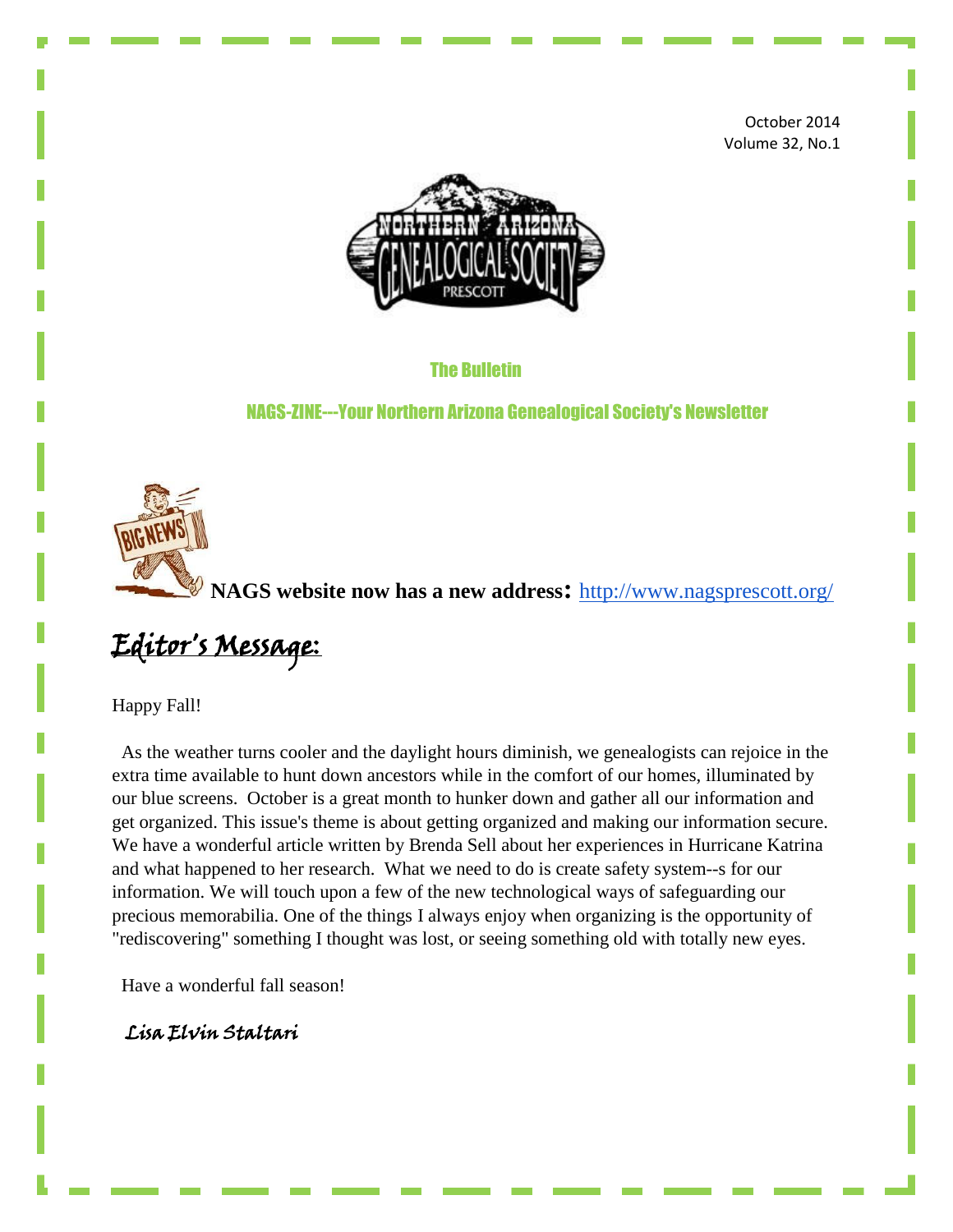

# PRESIDENT'S MESSAGE **COMPANY** OCT 2014

 Fall is upon us, I just love the fall colors, and it's what I miss the most from Missouri where I spent my first 18 years. I hope you were able to do some research over the summer, visit long lost relatives or a cemetery with ancestors in it.

We have completed another quarter of successful programs; as usual we were dark for July. The August meeting was a special program hosted by Sharlot Hall Archives with a tour of the archives by LaDawn Dalton. Our guest speaker was Don Godfrey professor emeritus from Walter Cronkite School of Journalism at Arizona State University. On a very stormy day in September, your bulletin editor Lisa Staltari gave a very informative talk on French Quebec.

 This coming quarter will bring a variety of programs. On October 25, I will be giving a talk on "Researching in a Major Repository: Preparation, Collecting and Evaluation." We will be covering how to prepare for your visit to that far away site or even on the internet. Then we will evaluate the information you found for value, is the source original or derivative, is it primary or secondary information, and direct or indirect evidence. November 22 brings another round table with a chance to brag a little about your successes, share a family heirloom, or ask a question and seek help from the group and enjoy refreshments. The December meeting will be on the second Sat. Dec. 13 and will be a social, with sharing of Christmas goodies and an entertaining program by Todd Weber more information will come your way shortly.

 I hope you enjoy the article in this newsletter by our member Brenda Sell, who was a victim of Hurricane Katrina. This was a very emotionally difficult article for her to write and I appreciate the effort she made to make us more aware. Yes, we may be in the desert and probably won't get a direct hit from a hurricane, but what about forest fire, house fire, water damage from in the house or outside the house? Are you prepared? I know I could be much better prepared than I am. I happen to be the repository of all the family photos which have come down through the family from as far back as my great grandmothers, seven boxes to be exact. It is a really daunting job to get them sorted, identified and scanned into some order. It's time to get busy.

 The society business meeting is generally the second Wednesday of the month at 9:00 a.m. in the Family History Center, room 20. You are all invited to attend these meetings and see what goes into keeping the society running and to bring suggestions of what you would like to see the society do. The November meeting will be non- standard on November 19th, in December we will be dark and the January meeting will be on the 14th. Hope to see you there.

Thanks to all the volunteers that make this a successful organization.

Raylene Junkins, Your President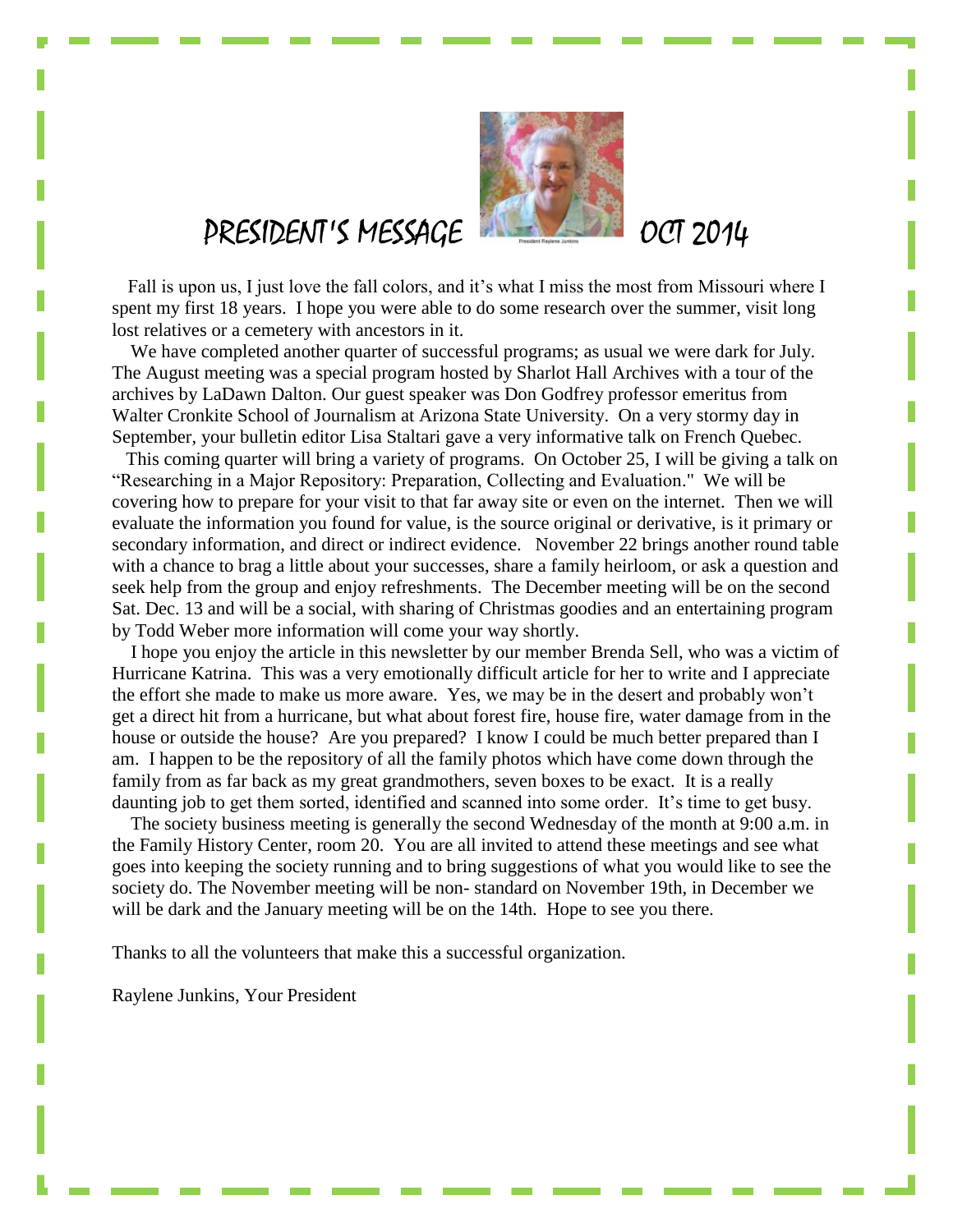# Lessons Learned

#### **by Brenda Sell**

 Diamondhead is located in the southeastern corner of Hancock County, Mississippi approximately six miles inland from the Gulf of Mexico on the northwest corner of the Bay of St. Louis. Situated on either side of I-10, we lived on the south side of Diamondhead near the airport and the harbor. Mostly a community of retirees, but also was home to a varied population. There were over 7,000 residents living there in 2005. We had built our house in 1999 as our retirement home. Our house was thirteen feet above sea level, and we felt very safe from hurricanes.

 "This is the kind of storm a meteorologist dreams of seeing," Margaret Orr, a meteorologist for a local New Orleans TV station, WDSU, described Katrina early Sunday morning on the 28th of August 2005. She then pointed to the screen showing Katrina covering the entire Gulf of Mexico, and stated, "if you value your life, you will evacuate now!"

 Just the day before, my husband, Bob, and I had gone shopping for groceries, filled our gas tanks, and boarded up our windows as a precaution against high winds. We had decided to ride the storm out, because all of the computer models on the Weather Channel had shown the storm going in at Morgan City, Louisiana near the Texas border. Only one model showed our area as a possible landing zone for Katrina. We had a generator to use in case of a power outage, and we had drawn out cash from the bank just in case the ATMs were down. We were more than prepared, or so we thought.

We heeded the warning and evacuated about 9:00 AM on Sunday the  $28<sup>th</sup>$  approximately two hours after seeing the television warning. By that time, I-10 was bumper to bumper in both directions, and we knew that driving out of harm's way was impossible. We decided to fly to Jacksonville, Florida in our two-seater airplane. With only four days of clothes, important items from our safe, a checkbook, and our address book, we taxied down to the runway and took off. With head winds almost fifty miles per hour near Tallahassee, we landed there instead of Jacksonville, our original destination. We had no hotel reservations, but personnel at the airport were able to secure us the last room available at a Holiday Inn in Tallahassee.

 On Monday, August 29, 2005 as we were eating breakfast at the hotel, and watching Hurricane Katrina come ashore on the television in the restaurant, my husband looked at me and said, "we just lost everything." The worst part of any hurricane, is the right front quadrant. Hurricane Katrina's right front quadrant came ashore between Bay St. Louis and Pass Christian, MS. Diamondhead is located between those two towns. Its winds pushed over twenty four feet of water that obliterated everything in its path including our house. Although news reports said that it was a Category 5 (highest level) while in the Gulf of Mexico, its winds were 150 MPH (category 3) when it came on shore. Stennis airport, located about five miles from our house, had an anemometer (measures wind speed) that was blown away, and its gauge read 230 MPH when it was found!

 Many times I've asked myself why I did not rescue our pictures, genealogy research and other important items collected throughout my life. Time was a factor as well as space. A small plane is not capable of carrying much baggage – but surely pictures, CDs and documents? A part of me was in denial. Katrina couldn't possibly come in shore six miles and destroy our home that was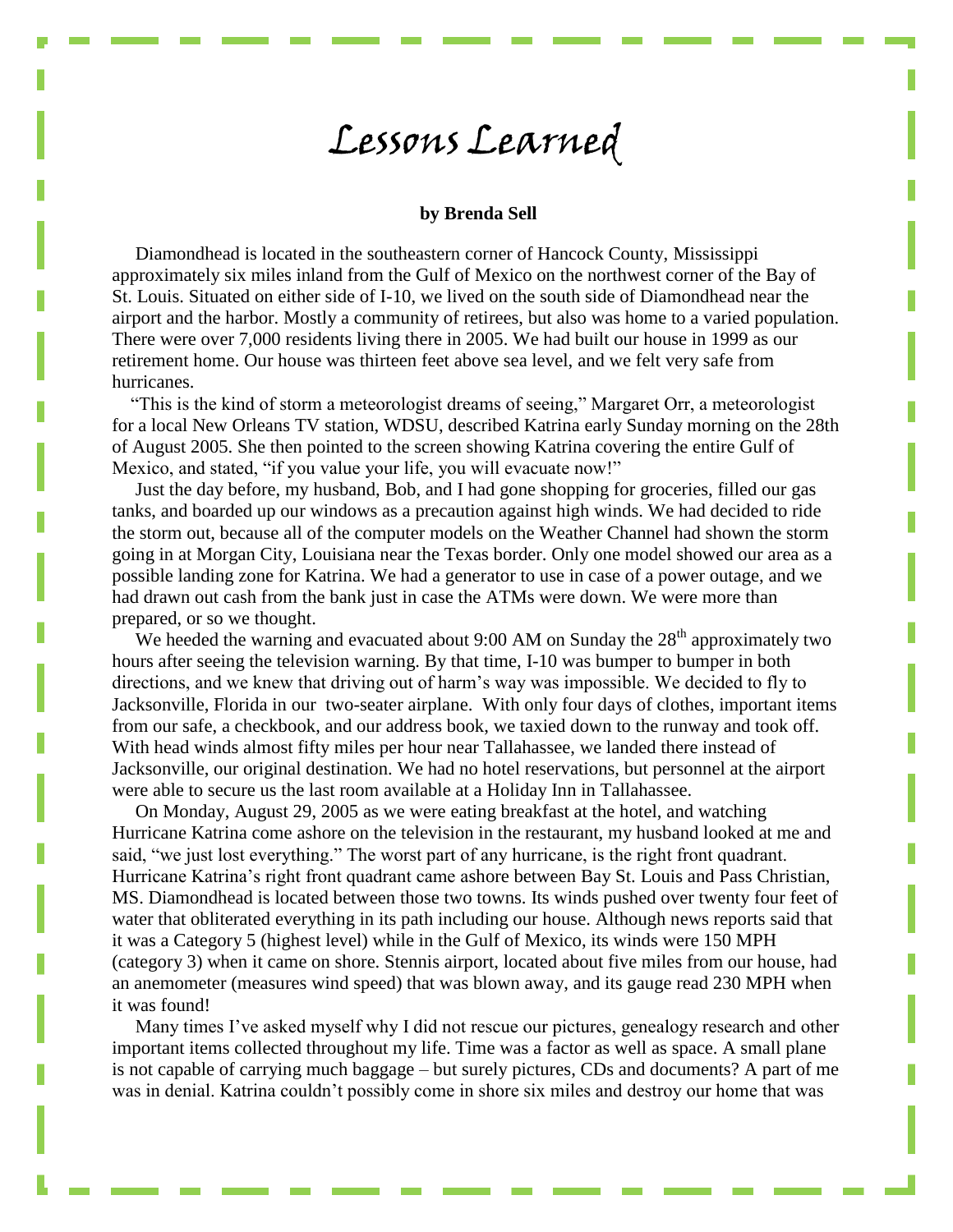thirteen feet above sea level – could it?. When we returned about ten days later after the authorities said we could re-enter, the destruction was overwhelming.





Debris was piled in our yard as high as twenty feet along with three to four feet of marsh grass and debris covering the inside of the house. According to the marks on the ceiling, the water had reached a depth of ten feet. Needless to say, all of the pictures, genealogy notebooks, and most of the records were destroyed along with all of our household belongings. Looting was another problem, and we lost items of value that were stolen.

 There were some items that I salvaged. Surprisingly, many old Poloroid pictures were not damaged. After rinsing these pictures with water (well, I figured they had been covered with ten feet of salt water and mud – how could I possibly hurt them?), the colors remained vibrant. Although I found some of my back up genealogy CDs, they were destroyed. Commercial CDs (music, movies) were alright after washing them with water. Although I was able to retrieve my hard drive, I was not able to recover any data. Some of my Civil War pension files were rescued. Covered with muddy water, I was able to dry them out. They still have the distinct odor of Katrina, but they are mostly legible. Several days after returning to Diamondhead, I found a 5x7 photo of my mother taken the year she died, just lying in the front yard. One corner was a little damaged, but repairable.

 Lessons were learned, too late, but very useful for the present and the future. In 2008, my hard drive crashed and data was once again lost. But, all of the pictures, genealogy research and important documents had been saved on CDs and thumb drives. Now, I have a back-up hard drive, a laptop, thumb drives. Dropbox and Evernote are very useful programs that I use to store my data in a "cloud". Family members who are interested in my genealogy research have been given a CD and our family tree in document form. I've also placed a CD containing my research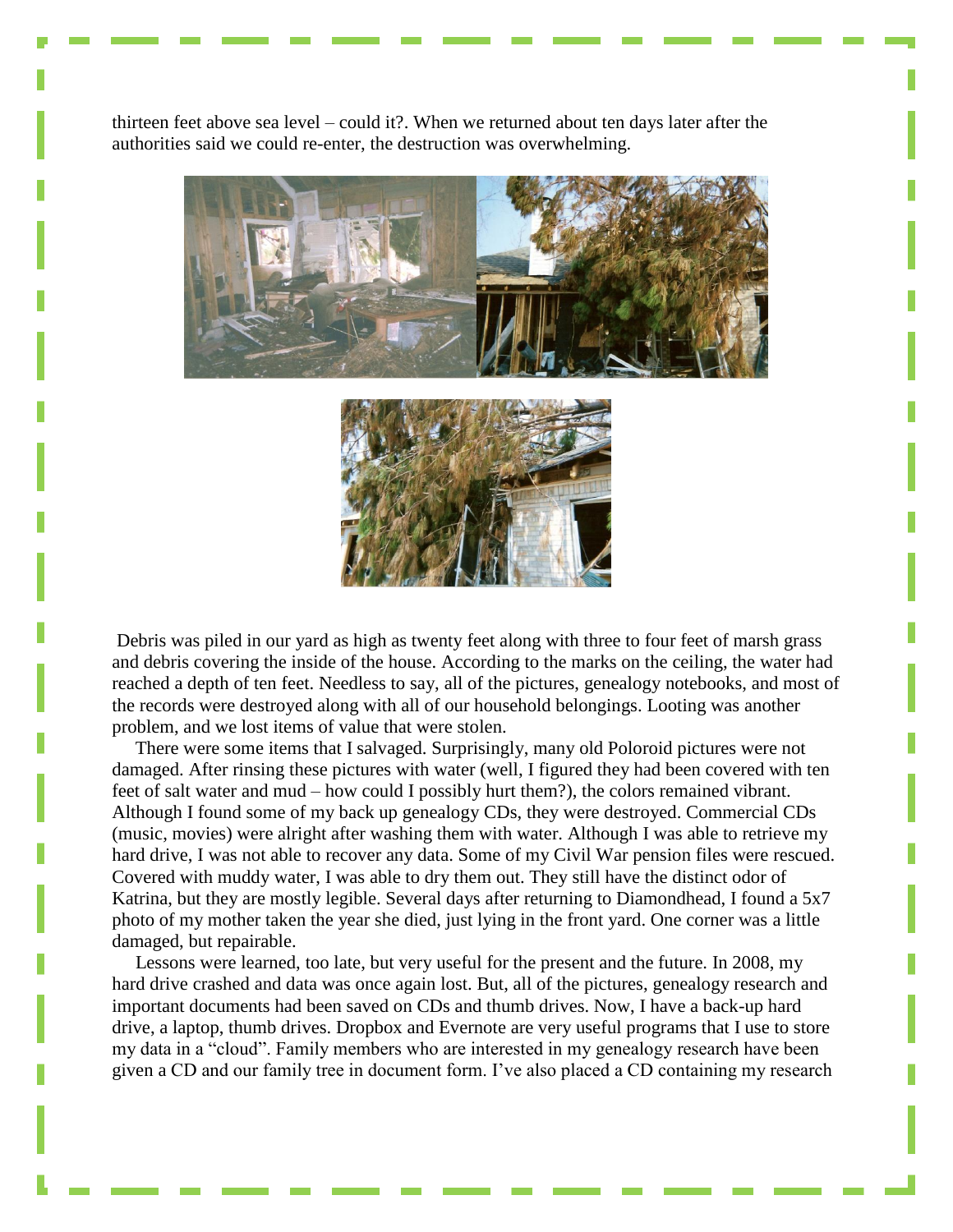in the safe deposit box of our bank. As technology changes, I'm sure that I will be using newer methods to store my research.

 What do I miss the most, besides the pictures? In 1983, when I began to do genealogy research in earnest, I had filled several notebooks with information gleaned from libraries and courthouses. Oh, how I would love to have those. I'm sure that a few of my brick walls would come tumbling down, if I could just browse through them once again.

 There are other measures you can take to insure that your losses are minimized: (1) review your household insurance to be sure that your household contents and buildings are adequately insured; (2) make sure that your policies are in a safe place and/or can be retrieved online; (3) video your household contents each year or more often as you acquire new items. If there is a major disaster where many homes and businesses are destroyed or damaged, insurance adjusters from all over the U.S. will be coming in. Their one goal is to minimize the loss to their respective companies – in other words, they are not on your side!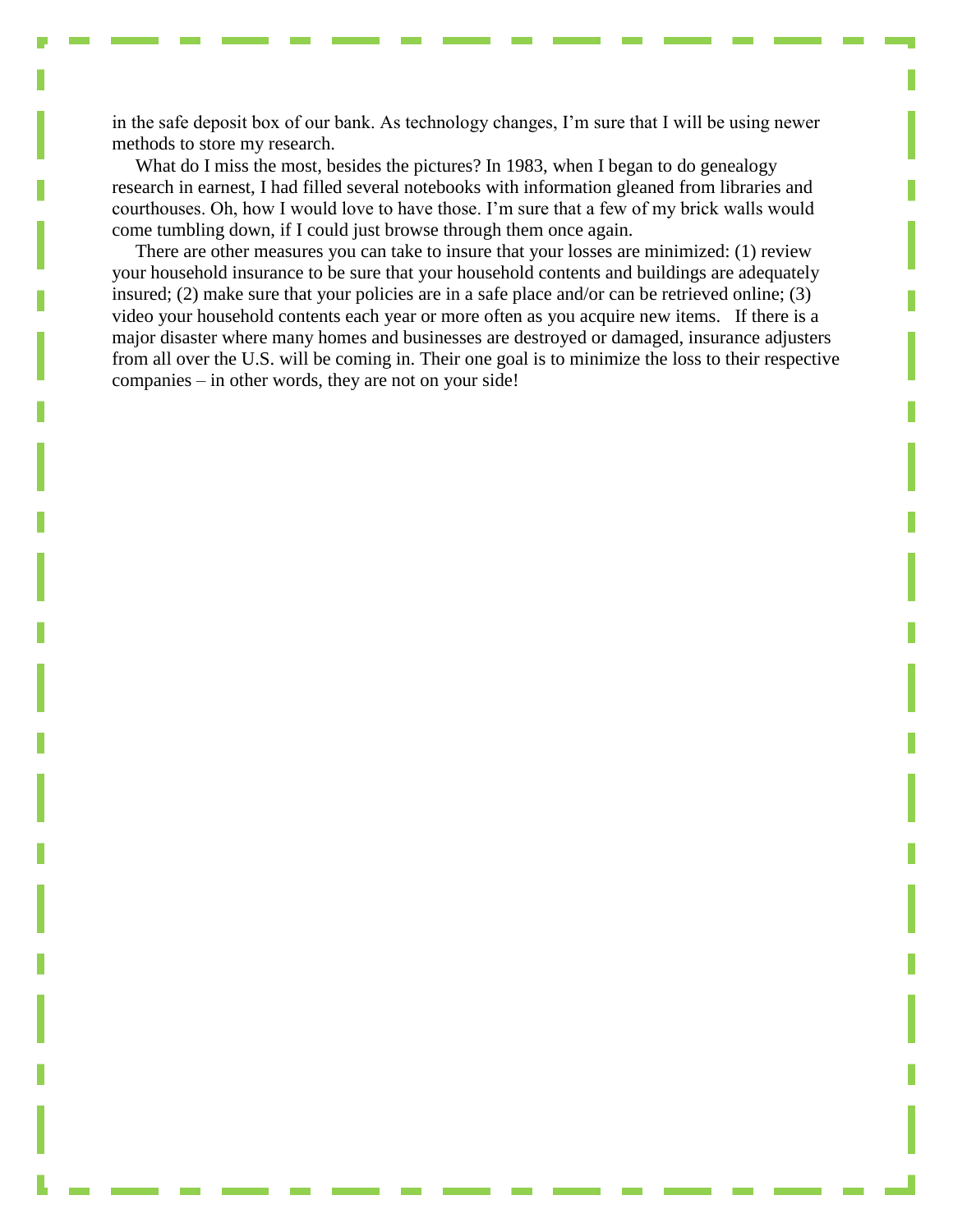

## **Get your head IN the cloud!**

 It seems we spent our childhood being told to get our heads out of the clouds, only to now be told to have to put all our treasures INTO a cloud. What the heck is a cloud anyways? A cloud is simply a computer term for external storage space. Instead of the word "cloud" substitute the word "file cabinet" and you'll begin to picture it. There are a great many "FILE CABINETS" out there--how do you get one of those. There are so many it would be difficult to even begin to list all of them, however a few stand out. I personally use Google Drive (because I have a gmail account and use a great deal of google products). I find it easy to use and I can have my "cloud" on my iphone, ipad, laptop and desktop. I started using Google drive years ago (before it was even called this actually!) because I was frustrated with having to print out recipes (!) when I would go shopping. I had all my recipes typed in word documents, and so all I needed to do was transfer them into the google drive, make a folder called Recipes, create subfolders for all the various kinds, and whenever I am shopping all I need to do is open up my "cloud" and see my recipes. No internet connection? No problem. Simply make your folder available offline and you are good to go. When I go to a meeting now, I don't have to print and remember to bring the agenda--I simply save the agenda into my drive, and open up my ipad or iphone and I'm good to go.

 Many internet based email programs (such as Yahoo, Outlook.com, Aol etc) have a version of the "cloud" for their users. It is usually something you can just download and use in tandem with your current email.

 As you get more and more "into the cloud" you may consider going out and looking at some of the top "cloud" providers. Most offer some free versions--but of course, as your usage increases you will need to purchase more "file cabinets". Examples of these are:

> www.dropbox.com www.sugarsync.com www.justcloud.com www.evernote.com

 A simple google search for "cloud services" will give you an idea of how many services are out there. I myself use my Google Drive Storage for personal and Drop Box for genealogy.My husband and I use a service called Carbonite which for about 60.00 dollars a year, backs up ALL of our files every few days--it does this automatically at night while we sleep soundly knowing all of our files are being saved. This Carbonite service (www.carbonite.com) has saved us at least twice when we have had computer crashes or new drives. It simply backs up all the documents and files into our new computer (or the old one that was fixed!) and presto we are back in the saddle again.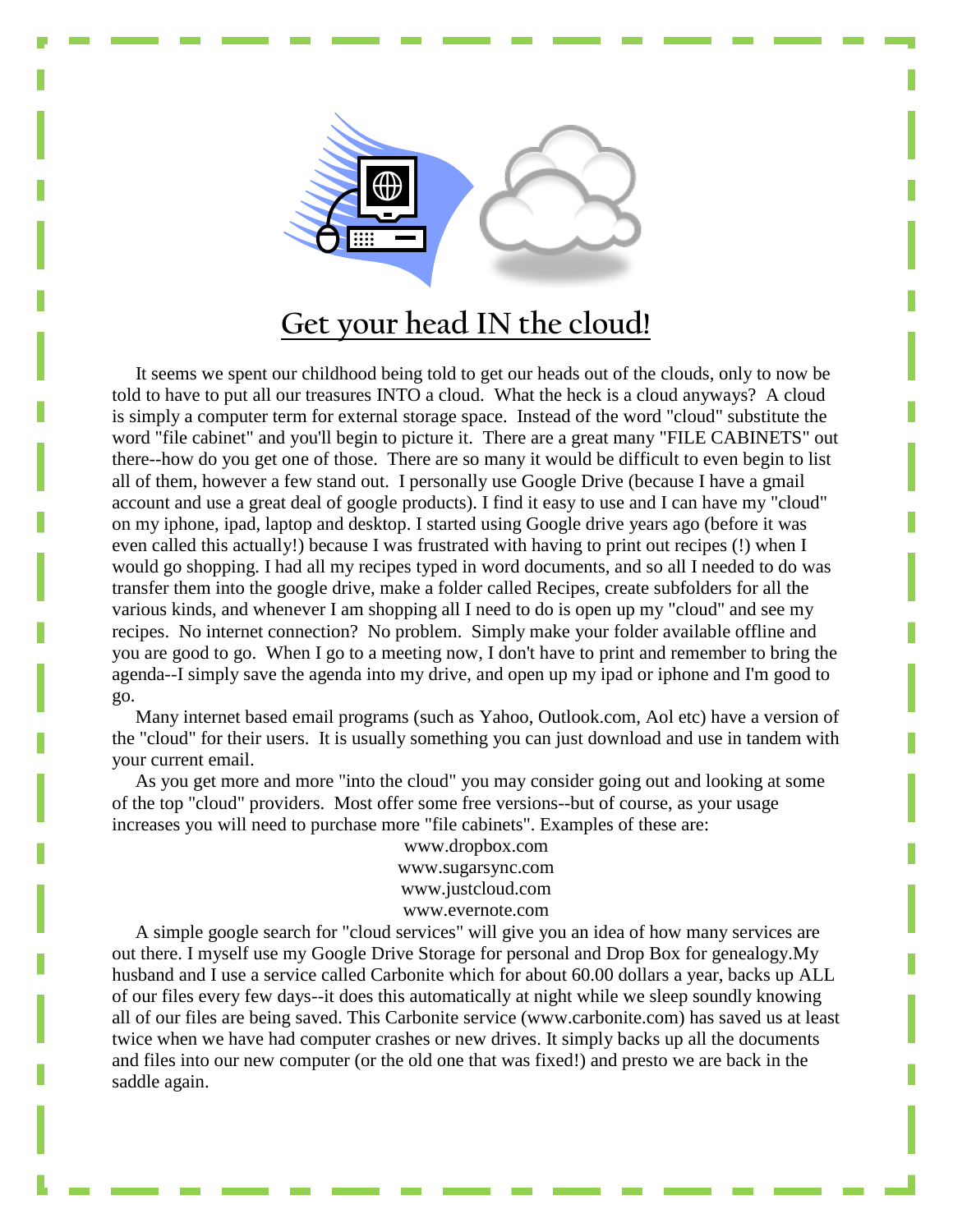No matter what service or system you use--as long as your files are in the cloud, your information and all those precious discoveries will never be at risk.



## **SCANNING TIPS**

 We've talked about saving documents to a cloud. But what about those hundreds (and perhaps thousands) of photos? Not to mention historical documents (licenses, registrations etc) that you need to preserve?

 You know you need to do it, but where to begin? If you don't own a scanner or don't even want to try, I would recommend finding someone who does and asking them to scan your pictures for you. In every family, there is at least one person with a scanner--find him or her! (If you can't, let me know and I can find you someone!)

 If you are going to attempt to do it yourself (it really is not that complicated), invest in a good scanner. You should be able to get a very good scanner for about 150.00 dollars (or even less on sale). Or consider getting an all in-in-one wireless printer that will print/scan/file and copy.

 Once that is done, you simply plug it in, insert the software and turn it on. Put your picture in the scanning window an press the "scan" button" It really is that easy. You can scan hundreds or just a few at a time. I once did my parents pictures and there was close to 1000 pictures. It took a few weeks, but I worked at it consistently. That is the key to successful scanning. Look at the job and PACE yourself. Determine how many you want to do in a day (my goal was 50 a day) and just plug away at it.

 Once you have the picture scanned, label it so it can be easily identified (i.e. by person, year, decade or event) and put it in a folder. You can then upload to your "cloud" and you will have now three sources for your picture. 1. The actual picture 2. ON your computer and 3. In your cloud. If you elect to use a service that backs up all your files (like Carbonite) you will have four places where they have been saved. You can ALSO purchase what is called an external hard drive and put these files on that as well, for a fifth place.

 Now we have the pictures scanned and saved. Isn't that enough? For some of you, yes! But for some of you, you may decide you want to "improve" the picture. In your editing program (such as Adobe, Windows or Picasa) you may have option to straighten, lighten or darken the picture. You can also crop and fix red-eye and a myriad of other things. You can also save this "new and improved" version in a file, right next to the raw scan of the first copy. But give it a slightly different file name in the event that you want to have the original photograph professionally retouched someday.

 Scanning will permit you to send those pictures and documents effortlessly, and will preserve for generations to come, the memories you have worked so hard to preserve.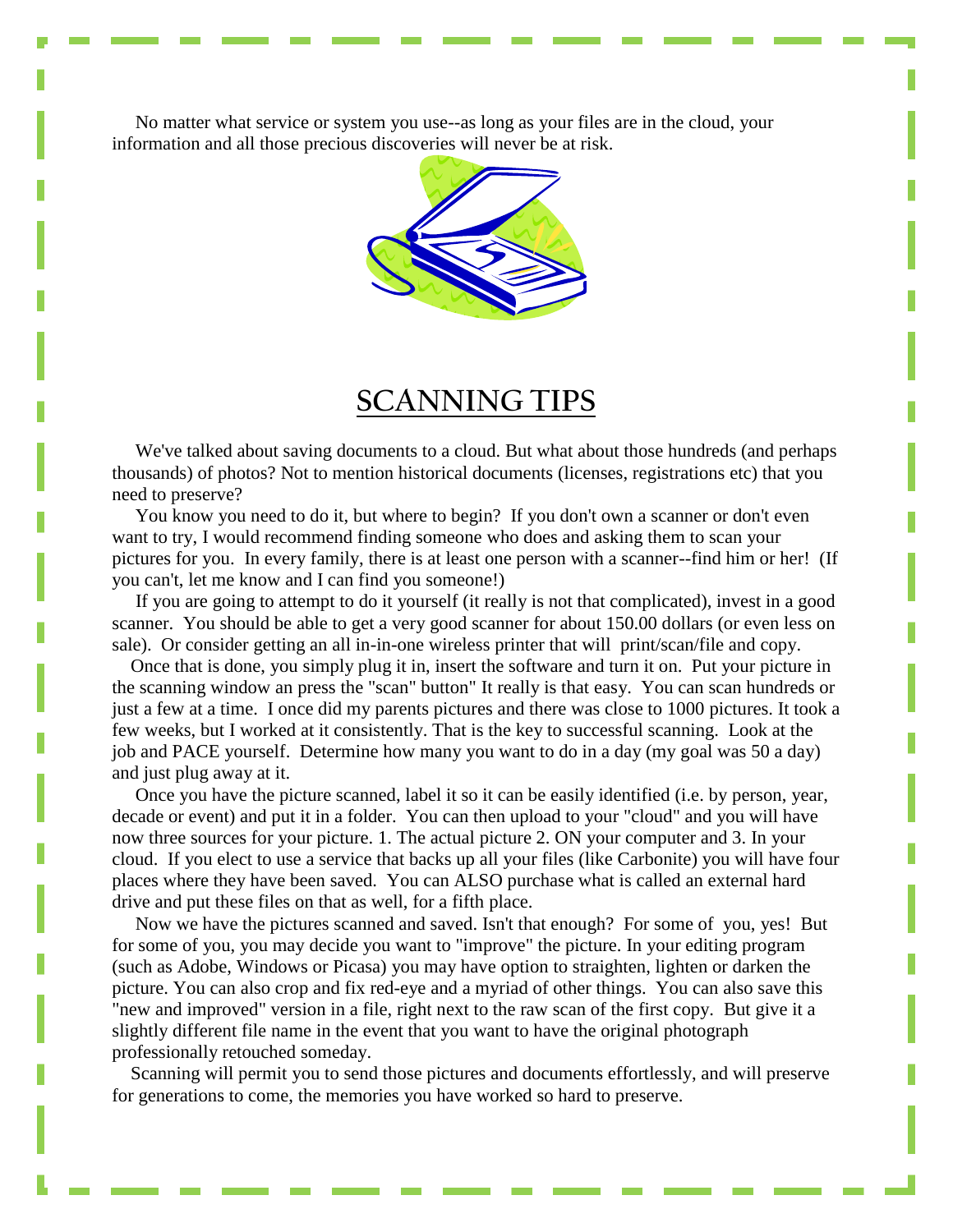

## **A system--any system--is better than none!**

 Now that you have scanned and saved and have lots of files on your computer, how best to organize them? You should try to create a system that works for you. Here are some tips to get you started:

1. Create one big folder called Genealogy

2. Within this folder, create **subfolders**. You can name these Photos, Records, anything else you feel may be important. For example if you have down extensive research on the history of your ancestors' locations and timelines, you might put in a folder called History.

3. Within the Records folder you should establish folders for EACH of the surnames you are researching. If you are working on several trees, create a folder for each tree, and THEN put in the surnames for that tree.

Within the Pictures folder, you should establish folders for EACH of the surnames you are researching.

4. Once you have created the surname, you COULD put them jumbled up in one colossal folder- -but how difficult would it be to find that 1920 census amidst all that? Ponder that for just a second and you will instantly want to create some folders to your subfolders. Here are some examples: CENSUS, VITAL RECORDS, IMMIGRATION, LAND MARRIAGE MILITARY NEWSPAPER ARTICLES

5. For each file you are saving, make certain you establish a system that will help you instantly "see" which file it is. For example "Andrews Family Richmond 1921 Quebec Canada Census"

Filing on the computer is exactly like in those old filing cabinets. However, once you have **scanned** and **filed** everything, and sent it into the "**cloud**", you can bring that filing cabinet anywhere you want--and it takes up zero space in your house!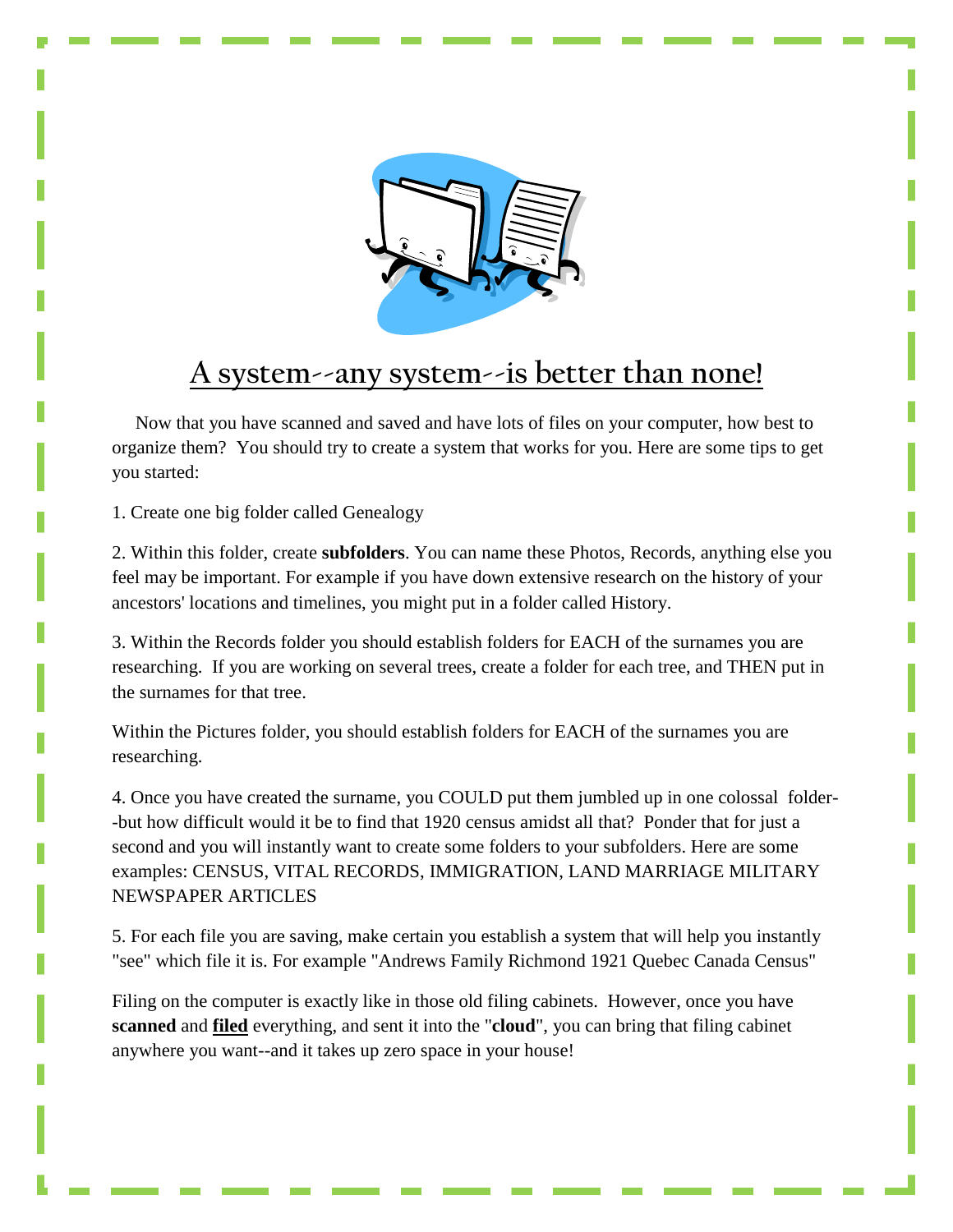# **GENEALOGY GRINS**



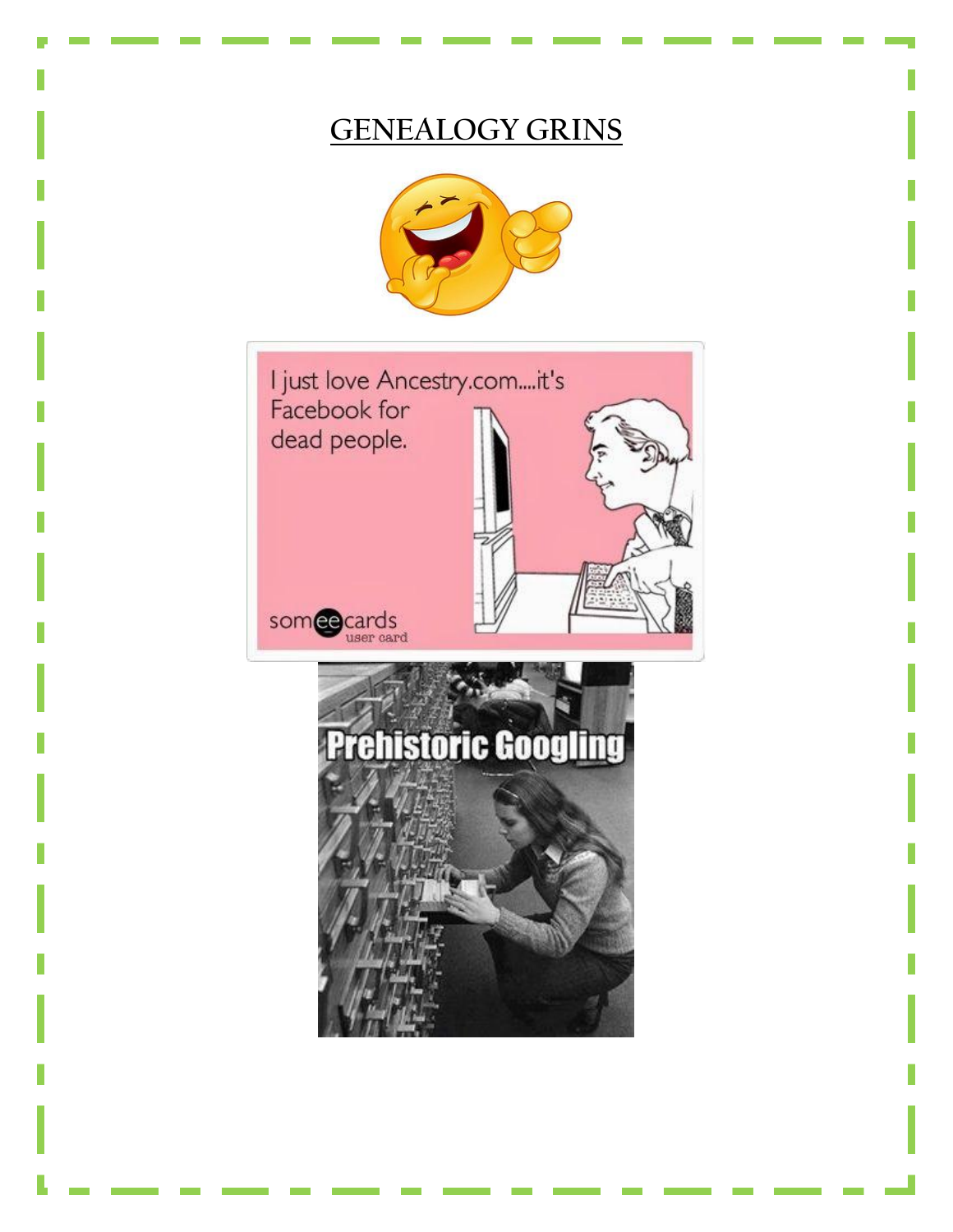### **WEBSITES TO BOOKMARK!**

#### **Sacks Collection of the American West**

The *Sacks Collection of the American West* is a bibliography of primary and secondary sources on the 19th century American West. The bibliography covers people, places and events in Arizona, New Mexico, California, Colorado, Oregon and Mexico. Created by [Dr. Benjamin](http://www.ahfweb.org/collections_sacksbio.html)  [Sacks,](http://www.ahfweb.org/collections_sacksbio.html) the bibliography includes over 100,000 hand-written index cards, and over 50,000 supporting documents. The bibliography entries are cross-referenced and many are annotated. <http://ahfweb.org/sacks/>

#### **Civil War Website**

http://civilwardailygazette.com **Research in Scotland(medieval)**: http://www.poms.ac.uk/ **General Research:** http://www.linkpendium.com/ **New York/Virginia Research** http://nyvagenealogy.homestead.com/

### **GENEALOGY CALENDER OF EVENTS**



#### NAGS MONTHLY MEETING

Saturday, **October 25, 2014** Topic: Researching in a Major Repository-Preparing, Collecting, Evaluating Evidence Speaker: Raylene Junkins Time: 2 p.m. (1:30 pm for socializing and networking) Location: LDS Church Building, Ruth Street

#### NAGS MONTHLY MEETING Saturday, **November 22, 2014** Topic Brick Walls-Updates to your Research Time: 2 p.m. (1:30 pm for socializing and networking) Location: LDS Church Building, Ruth Street

NAGS MONTHLY MEETING Saturday, December 13, 2014 Time: 2 p.m. (1:30 pm for socializing and networking) Location: LDS Church Building, Ruth Street Topic: Christmas Meeting-Christmas goodies to share with their stories and recipes. Also-Todd Weber